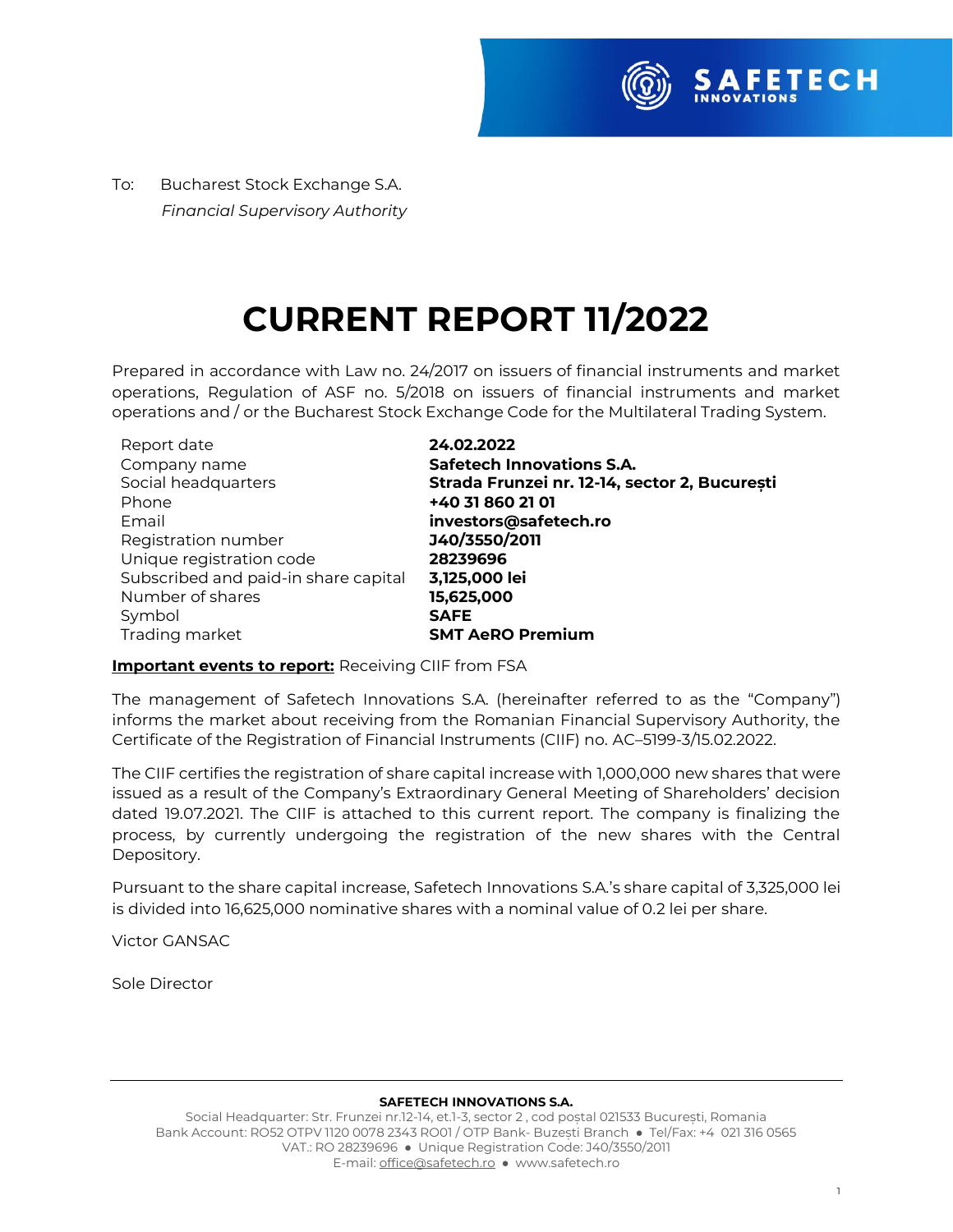AUTORITATEA DE SUPRAVEGHERE FINANCIARĂ

# C E R T I F I C A T<br>DE ÎNREGISTRARE A INSTRUMENTELOR **FINANCIARE**

Prin prezentul se certifică înregistrarea următoarelor instrumente financiare:

ACTIUNI

|        | <b>Tip:</b> Comune Nominative                          |                                   |          |                                                                               |                  |  |
|--------|--------------------------------------------------------|-----------------------------------|----------|-------------------------------------------------------------------------------|------------------|--|
| Clasa: | <b>Strategie</b>                                       |                                   |          | Data inregistrării. 04.01.2021                                                |                  |  |
|        | Valoarea nominală:                                     |                                   | 0.20 Lei | Poziția în registrul ASF: 5463                                                |                  |  |
|        | Numär total:                                           | 16.625.000                        |          | Codul ASF al actiunilor: 54639                                                |                  |  |
|        | <b>inregistrarea</b>                                   | <b>Data</b>                       |          | Număr de acțiuni valoarea emisiunii                                           |                  |  |
|        | 1                                                      | 04.01.2021                        |          | 3.125.000                                                                     | 625.000,00 Lei   |  |
|        | $\overline{2}$                                         | 05.05.2021                        |          | 12.500.000                                                                    | 2.500.000,00 Lei |  |
|        | $\overline{3}$                                         | 07.02.2022                        |          | 1.000.000                                                                     | 200.000,00 Lei   |  |
|        |                                                        | <b>TOTAL:</b>                     |          | 16.625.000                                                                    | 3.325.000,00 Lei |  |
|        |                                                        | de ONRC                           |          | Caracteristici conform: Certificatului constatator nr. 112739/07.02.2022 emis |                  |  |
|        | Societatea:                                            |                                   |          | <b>SAFETECH INNOVATIONS S.A. BUCURESTI</b>                                    |                  |  |
|        | Capitalul social subscris:<br>Capitalul social vărsat: |                                   |          | 3.325.000,00 Lei<br>3.325.000,00 Lei                                          |                  |  |
|        |                                                        | Cod unic de inregistrare emitent: |          | 28239696                                                                      |                  |  |
|        |                                                        |                                   |          | Nr. de ordine în registrul comerțului: 140/3550/24.03.2011                    |                  |  |
|        | Cod ASF emitent:<br>Localitatea: BUCURESTI             | 177771                            |          |                                                                               |                  |  |
|        | Frunzei<br>$Q + r = A \cdot r$                         |                                   |          |                                                                               |                  |  |

#### Județul: BUCURESTI

Emiterea de catre A.S.F. a prezentului certificat de inregistrare nu reprezinta certificarea legalitatii modului în care au fost efectuate modificarlle de capital si nici aprobarea eventualelor cesiuni facute cu incalcarea prevederifor legale si raportate la A.S.F. dupa ce au fost inregistrate la Oficiul Registrului Comertului, nerespectându-se obligatiile legale de raportare la piata pe care se tranzactioneaza. actiunile societatii si de înregistrare la A.S.F.

Intreaga raspundere legala revine emitentilor, Consiliilor de Administratie si conducerilor executive ale acestora si institutiilor implicate In legalizarea modificarilor de capital, care sunt raspunzatori în fata legii pentru eventualele ilegalitati ce ar putea fi constatate.

Număr: AC - 5199 - 3

Data emiterii: 15.02.2022

| <b>VICEPRESEDINTE</b> |                     |  |  |
|-----------------------|---------------------|--|--|
|                       | Gabriel GRADINESCUE |  |  |
|                       |                     |  |  |